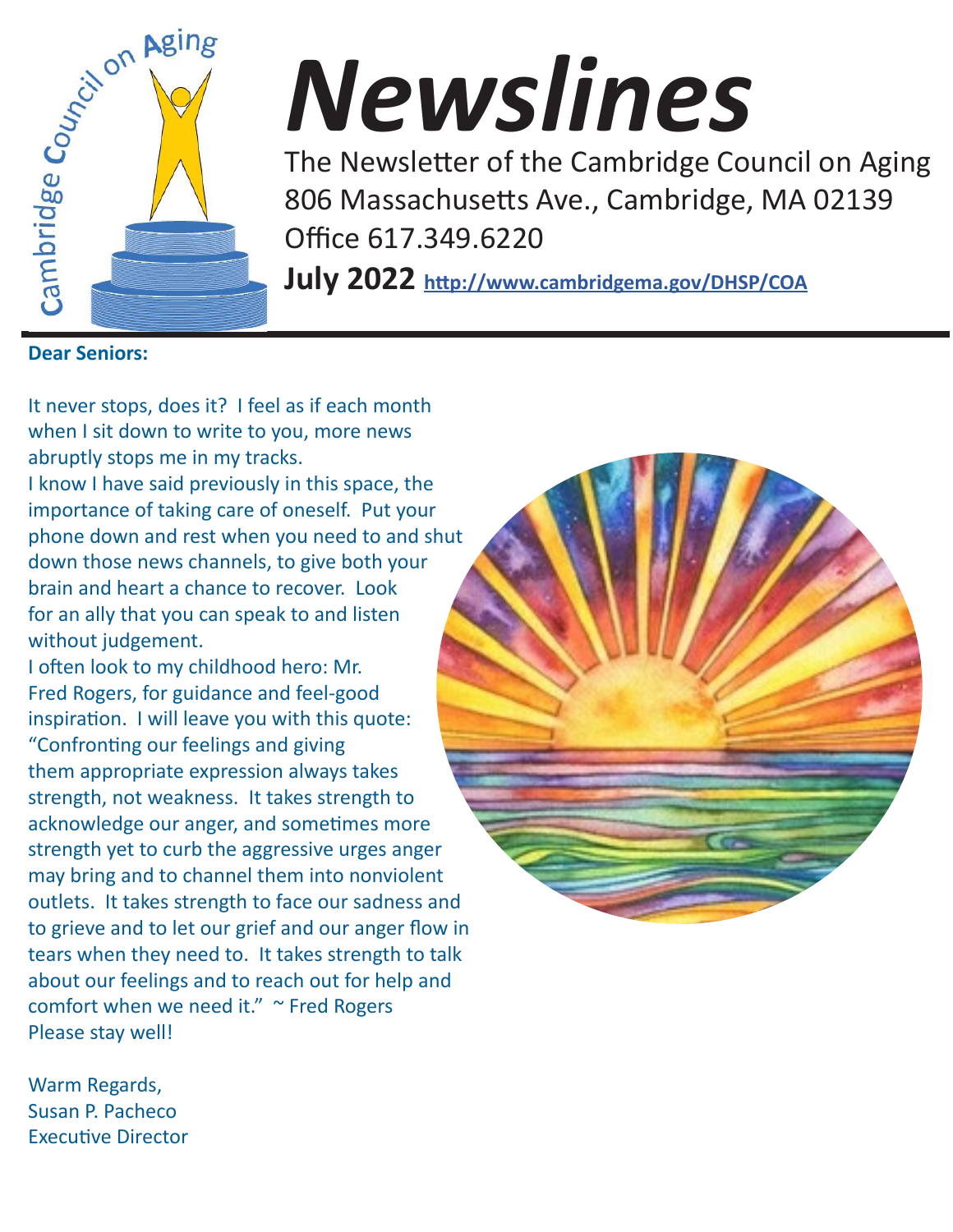## Cambridge Food Resource Guide

#### Community Meals

*Hours and location information may change, and programs may have eligibility restrictions. We suggest confirming all details with programs directly. Please note that to-go bag meals will replace sit-down meals at most locations until further notice. All meals are free unless otherwise noted.*

| <b>Faith Lutheran Church/Faith Kitchen</b>       | <b>Food Not Bombs</b>                                                  |  |  |  |
|--------------------------------------------------|------------------------------------------------------------------------|--|--|--|
| 311 Broadway, 617-354-0414                       | 1 Central Sq. (Carl Barron Plaza)                                      |  |  |  |
| $2nd$ & last Tues of the month, 6:30pm           | Saturday, 12-4pm                                                       |  |  |  |
| <b>Salvation Army</b>                            | First Korean Church/Loaves & Fishes Meal Program                       |  |  |  |
| 402 Mass Ave., 617-547-3400                      | 35 Magazine St., 617-491-1474                                          |  |  |  |
| Every day, 11:30am & 12:00pm                     | Saturday, 5:30pm                                                       |  |  |  |
| <b>Harvard Square Churches Meal Program</b>      | Material Aid & Advocacy Program (MAAP)*                                |  |  |  |
| 0 Garden St., 617-966-6217                       | 5 Longfellow Park                                                      |  |  |  |
| Thursday, 4-5:30pm                               | Tues & Thurs, 9am-3pm                                                  |  |  |  |
| <b>Mass Ave Baptist Church/Project Manna</b>     | First Church Cambridge/The Friday Café                                 |  |  |  |
| 146 Hampshire St., 617-868-4853                  | 11 Garden St., 617-547-2724                                            |  |  |  |
| Monday, 1:30-2:30pm                              | Fri: 12-3pm; Weds: 4-6:30pm                                            |  |  |  |
| <b>Solutions At Work</b>                         | <b>The Outdoor Church</b>                                              |  |  |  |
| 1 Central Sq. (Carl Barron Plaza), 617-401-5335  | Outdoors at Porter Sq. T Station                                       |  |  |  |
| Mon-Fri, 4-5pm                                   | Sunday (following church service), 9-10:30am                           |  |  |  |
| Hope Fellowship Church*                          | <b>Tuesday Meals at First Parish</b>                                   |  |  |  |
| 16 Beech St., 617-868-3261                       | 3 Church St., 617-876-7772                                             |  |  |  |
| Tues & Sun, 5-6pm                                | Tuesday, 4-6:30pm                                                      |  |  |  |
| <b>Citywide Senior Center</b>                    | <b>St. Peter's Church/CommonCare</b>                                   |  |  |  |
| 806 Mass Ave, 617-349-6042                       | 13 Sellers St., 617-547-7788                                           |  |  |  |
| Mon-Thurs, 11:30am-12:15                         | $2nd$ & 4 <sup>th</sup> Sat of the month (Sept-June only), 4:30-5:30pm |  |  |  |
| Must make reservation by phone by 11am day prior | (dates occasionally vary)                                              |  |  |  |
| Suggested donation of \$3                        |                                                                        |  |  |  |

*\* For people currently experiencing homelessness*

Somerville-Cambridge Elder Services (SCES) offers a variety of nutrition and meal services, including **congregate meals** and Meals on Wheels home delivery for adults ages 60+. For more information, please visit bit.ly/2Qs3kVB or call 617-628-2601.

*If you have any updated information to provide for this guide, please email: cambridgeinmotion@challiance.org To view this flyer online, please visit: bit.ly/cambfoodguide*

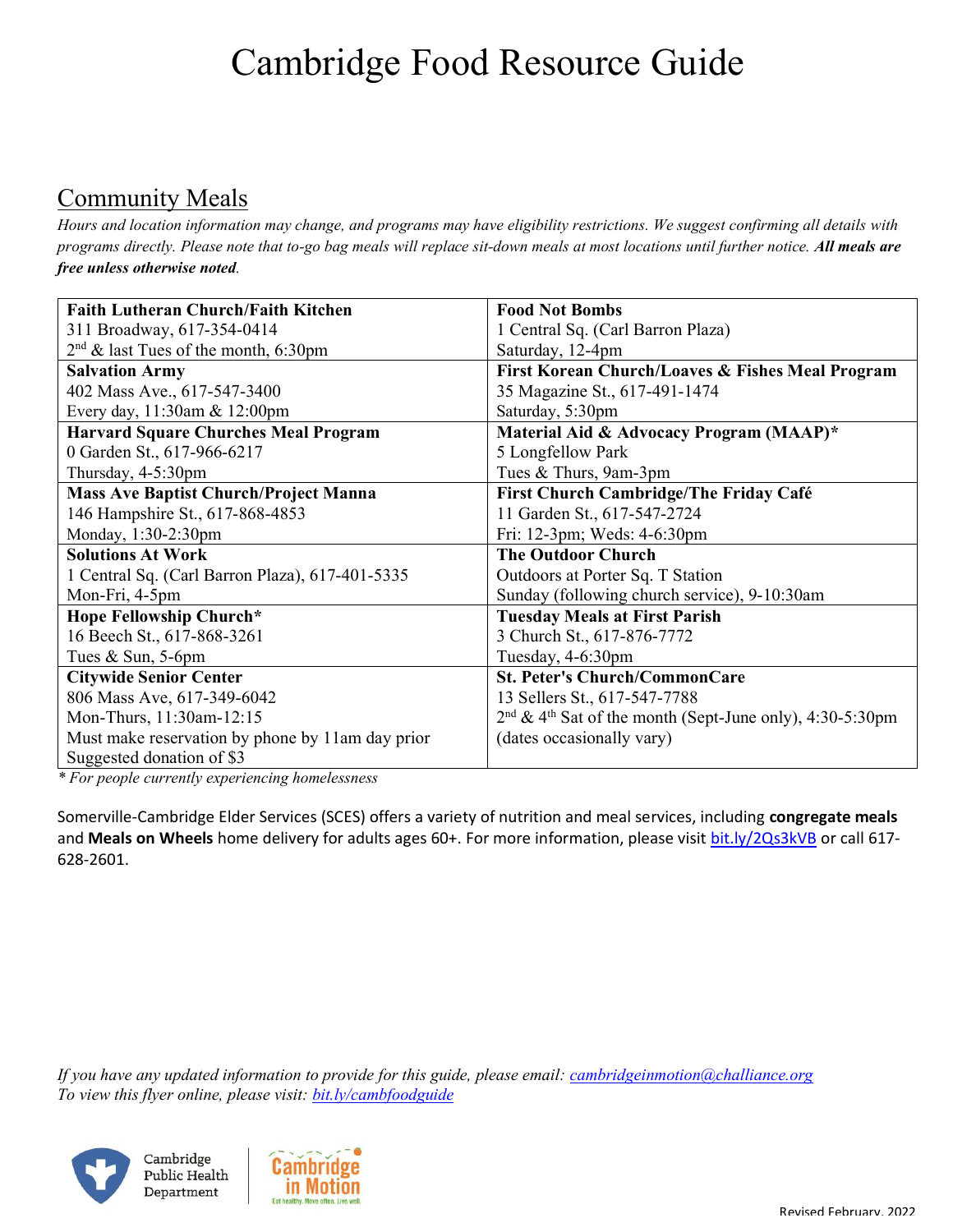## Cambridge Food Resource Guide

#### Food Pantries

*Hours and location information may change, and programs may have eligibility restrictions. We suggest confirming all details with programs directly.*

| <b>Cambridge Economic Opportunity Committee (CEOC)</b>     | <b>Cambridge Economic Opportunity Committee (CEOC)</b> |  |  |  |  |
|------------------------------------------------------------|--------------------------------------------------------|--|--|--|--|
| 11 Inman St., 617-868-2900                                 | 266B Rindge Ave., 617-686-2900                         |  |  |  |  |
| Tuesday 12-2p; Thursday 11am-1pm                           | Monday & Wednesday, 2-6pm                              |  |  |  |  |
| <b>St. James Episcopal Church/Helping Hand Food Pantry</b> | <b>Mass Ave Baptist Church/Project Manna</b>           |  |  |  |  |
| 1991 Mass Ave, 617-547-4070                                | 146 Hampshire St., 617-868-4853                        |  |  |  |  |
| $2nd$ & 4 <sup>th</sup> Saturday of the month, 9-11am      | $3rd$ Saturday of the month, 8am (while supplies last) |  |  |  |  |
| <b>East End House</b>                                      | <b>St. Paul Parish</b>                                 |  |  |  |  |
| 105 Spring St., 617-876-4444                               | 29 Mt. Auburn St., 617-491-8400                        |  |  |  |  |
| Tuesday & Friday, 1pm                                      | Saturday, 10am-12pm                                    |  |  |  |  |
| <b>Cambridge Community Center</b>                          | <b>St. Paul AME Church/Elnora Yard Food Pantry</b>     |  |  |  |  |
| 5 Callender St., 617-547-6811                              | 85 Bishop Allen Dr., 617-661-1110                      |  |  |  |  |
| Tuesday through Friday, 1-3pm                              | Wednesday 3-5pm; Thursday 12-2pm                       |  |  |  |  |
| <b>Margaret Fuller Neighborhood House</b>                  | <b>Salvation Army</b>                                  |  |  |  |  |
| 71 Cherry St., 617-547-4680                                | 402 Mass Ave., 617-547-3400                            |  |  |  |  |
| Wednesday 4-6:30pm; Thursday 2-5pm;                        | Monday, Wednesday, Friday 11am-1pm                     |  |  |  |  |
| Friday 9am-12pm; Saturday 10am-1pm                         | (Also available Monday-Friday by appointment)          |  |  |  |  |

#### Food For Free Healthy Eats Home Delivery Program

Food For Free's Healthy Eats Home Delivery program brings grocery boxes to the homes of qualifying, low-income Cambridge residents who are unable to access traditional food pantries due to illness or disability and do not have relatives or caretakers who are able to assist with groceries. Applicants under 80 years old must provide a medical referral explaining disability or impairment that prevents access to local food pantries and lack of a caretaker who can go to a food pantry on their behalf. Participants will not be enrolled without a medical note. To apply, please call 617-273-0817 or visit bit.ly/2UBoGSx

#### SNAP, WIC & More

For more information about **SNAP, WIC or other food assistance resources**, please contact Project Bread at 800-645- 8333, or the Cambridge Economic Opportunity Committee (CEOC) at 617-868-2900.

#### To learn more about using **SNAP, SNAP Match, or HIP at Cambridge farmers markets**, please visit: bit.ly/SNAPMatch

For more information about **stores that accept SNAP or WIC in Cambridge**, please visit: bit.ly/CambSNAPstores

*If you have any updated information to provide for this flyer, please send an email to cambridgeinmotion@challiance.org To view this flyer online, please visit: bit.ly/cambfoodguide*





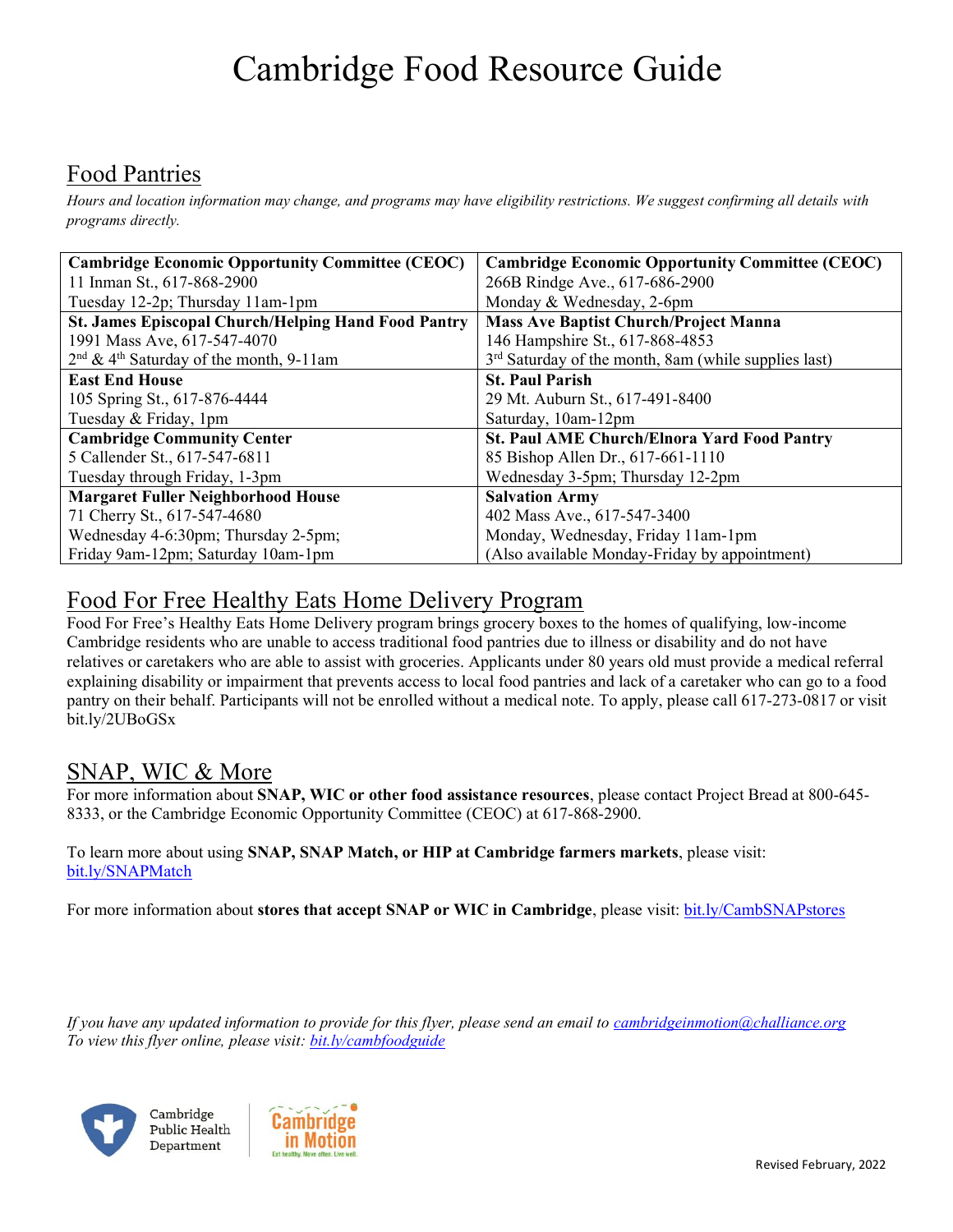#### **Information & Referral**

#### **SHINE Program**

Are you new to Medicare? Are you turning 65 soon, or losing employer-based health insurance coverage? The SHINE program can help you understand your Medicare health insurance coverage options. For more information, please call the Council on Aging at 617-349-6220.



#### **KEEP YOUR COOL IN THE HEAT**

Hot weather can place a dangerous strain on your body, especially on your heart. Heat stress can cause many medical problems. Taking a few precautionary steps against heat stress and learning what resources will be available in the event of a heat wave can mean a more comfortable and safer summer.

Temperatures above 90 degrees, especially when combined with high humidity place a strain on your body. Your chances of getting sick in hot weather are increased by a weak or damaged heart, hypertension, circulatory problems, diabetes, a previous stroke, infection or fever, diarrhea, alcohol consumption, skin disease or sunburn, or being overweight.

Certain prescription drugs can make you much more vulnerable to the heat. If you take medicine for high blood pressure, nervousness, depression, poor circulation or sleeping check with your doctor or pharmacist for advice.

During hot weather, most people feel uncomfortable, and may notice a lack of energy or loss of appetite. These are mild signs, and unless they last a long time, there is no need to be alarmed. Take steps to cool down and you avoid more serious affects of the heat.

However, if you or someone you know experiences any of the following serious signs, bathe with cool water and seek medical advice immediately: dizziness, rapid heartbeat, diarrhea, nausea, throbbing headache, dry skin (no sweating), chest pain, great weakness, and mental changes, breathing problems or cramps.

The Cambridge Council on Aging will serve as the main number for individuals to call for information and assistance in the event of a heat emergency. A staff person will provide information on preventive steps to avoid heat stress and coordinate with available community resources to link you with the assistance you need.

The Cambridge Senior Center, 806 Mass. Ave. and the North Cambridge Senior Center, 2050Massachusetts Ave. will operate as 'cool shelters' where Cambridge elders are welcome to come and cool off. The Cambridge Senior Center is open Monday 8:30 a.m. – 8:00 p.m., Tuesday – Thursday 8:30 a.m. – 5:00 p.m., and Friday 8:30 – Noon. The North Cambridge Senior Center is currently open only on Mondays 11:30 a.m. – 5:00 p.m. and Fridays 11:30 a.m. – 3:00 p.m. To see if a formal heat emergency has been declared, please contact the Council on Aging at 617-349- 6220. If you are a senior, who is low income, and who does not have a fan, and has difficulty affording one, please call and ask for Vincent, Dee or Maryellen at 617-349-6220. (Seniors, who have received a fan within the last 3 years, will be ineligible, unless circumstances deem it necessary).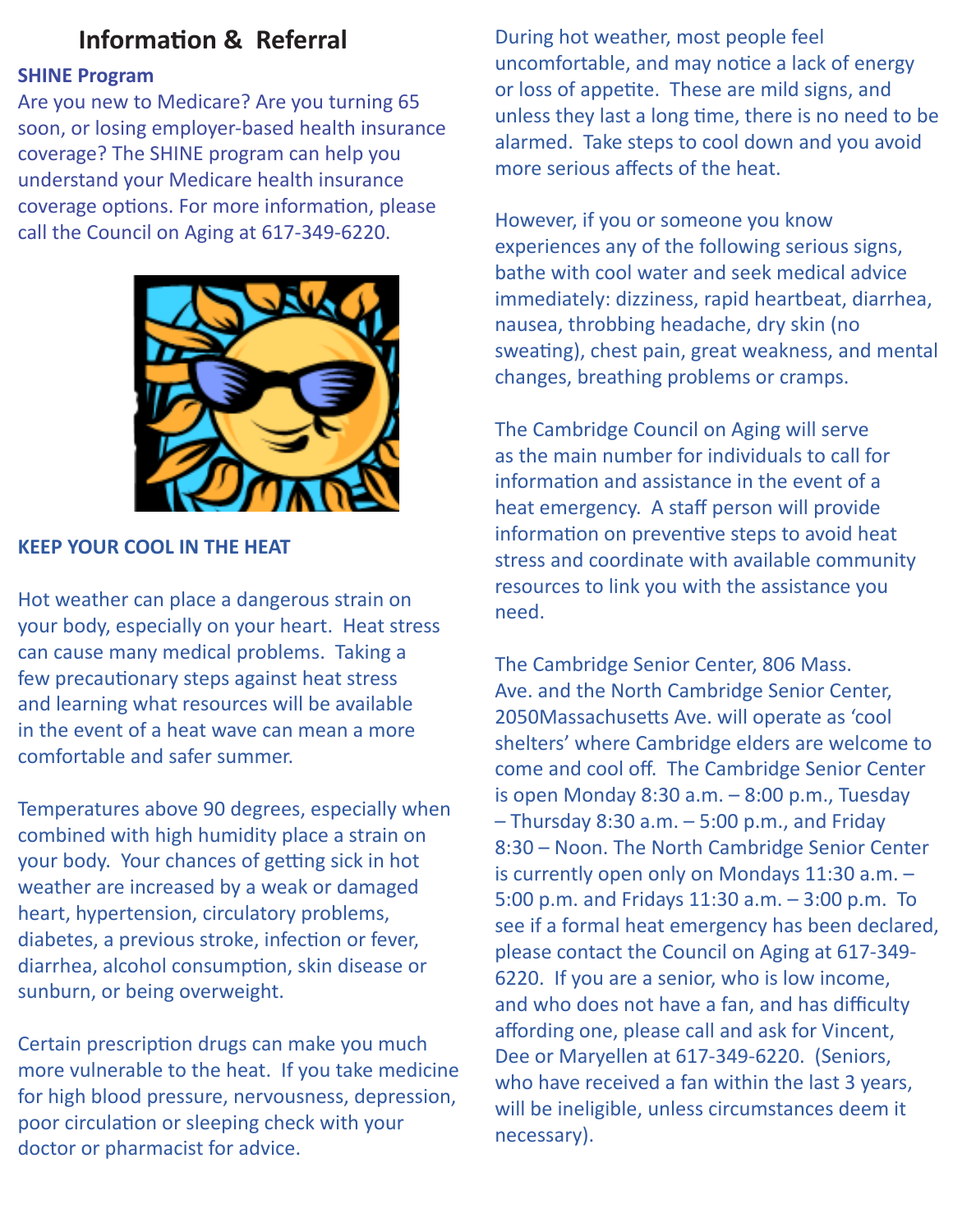#### **Cambridge Council on Aging Class Descriptions**

**Art /Watercolor Painting:** Learn art techniques, with an emphasis on drawing and watercolor painting, in this beginner-friendly, instructor-led class. Participants are encouraged to use whatever art materials they have on hand**.**

**Balance Chi Kung:** Learn basic Tai Chi principles with gentle, slow repetitive movements of Chi Kung. Over time, this may increase balance, and encourages you to find a way to allow your body to move in a relaxed way. The class begins and ends with meditation.

**Cardio and Yoga for Heart Health:** A 45-minute class starting with 20 minutes of East/West Cardio followed by 25 minutes of in-depth Yoga poses.

**Chair Exercise:** This class is designed to exercise at one's own pace, including seated, standing and stretch exercises.

**Dancing for Balance:** This fun, friendly dance class is suited for all fitness levels. You will learn basic steps geared towards improving one's balance. Seated warm up and cool down exercises are performed.

**English for Speakers of Other Languages:** Beginning and Intermediate English for Seniors Conversation, vocabulary, basic grammar with Colleen Brennan, CLC ESOL Teacher.

**Flamenco Tango** Flamenco class provides in-depth expertise on learning the rhythm of clapping hands, singing, and dancing at the same time. Tango has an energetic and festive feeling and taste and is also an essential rhythm for all.

**Flamenco Dance:** This is a class for all, with or without any kind of physical limitation and have the option of dancing sitting on the chair if needed. So that each of you will discover your flamenco with your style.

**Gentle Morning Jive:** Wake up your body, mind, and soul with stretching, strengthening, and dancing -- all from home! Music from disciplines such as yoga, Pilates, tap, jazz, West African, modern and ballet dance. No dance experience necessary. Movements will be demonstrated from a seated position but can be modified to be done while standing.

**Gentle Mat Yoga:** In this gentle, one-hour class, we practice the basic elements of yoga. Including standing, seated and lying down postures. This class is appropriate for adults comfortable moving from floor to standing with minimal support. Modifications available to participants.

**Line Dancing:** Easy to learn and fun to dance. This class will teach you the basics of line dancing as well as the newer and more established line dances being done. Have fun, learn new dances and making new friends.

**Meditation:** This is a 45-minute class, including a talk and meditation to encourage a peaceful and positive way of looking at life, and to reduce stress. The class is appropriate for beginners as well as experienced meditators. After class, there is an optional 15 minutes for questions**.** 

**Qi Gong:** A movement practice from Chinese breath and martial arts traditions. Exercise movements include sitting and standing and are gentle and accessible to all participants. We follow a simple peer led routine.

**Spanish:** This class reviews and updates students about the Spanish Grammar that permits students to formulate sentences and paragraphs of information for understanding, responding, and conversing in the Spanish language.

**Strength Building:** A muscle conditioning class focusing on high repetitions with light or no weight utilizing what you have available at home. You will need to be able to stand for a good portion of class, have a chair, a portion of empty wall space you can lean against, a bit of floor space to move in, any of the above mentioned props, sneakers, and water.

**Strong & Stretched:** A 45-minute class starting with a cardio warm up, strengthening exercises using hand weights (try soup cans/water bottles) or Thera bands for resistance. Muscle conditioning reinforces good posture and class ends with deep Yoga stretches.

**Watercolor Painting:** Learn Methods and techniques used to create watercolor art in this self-paced, instructor-led class. Participants responsible for their own watercolor painting supplies.

**Zumba Gold:** This is a low impact, easy to follow, 45-min Latin inspired dance class. This class is appropriate for adults of all fitness levels and participants can go at their own pace.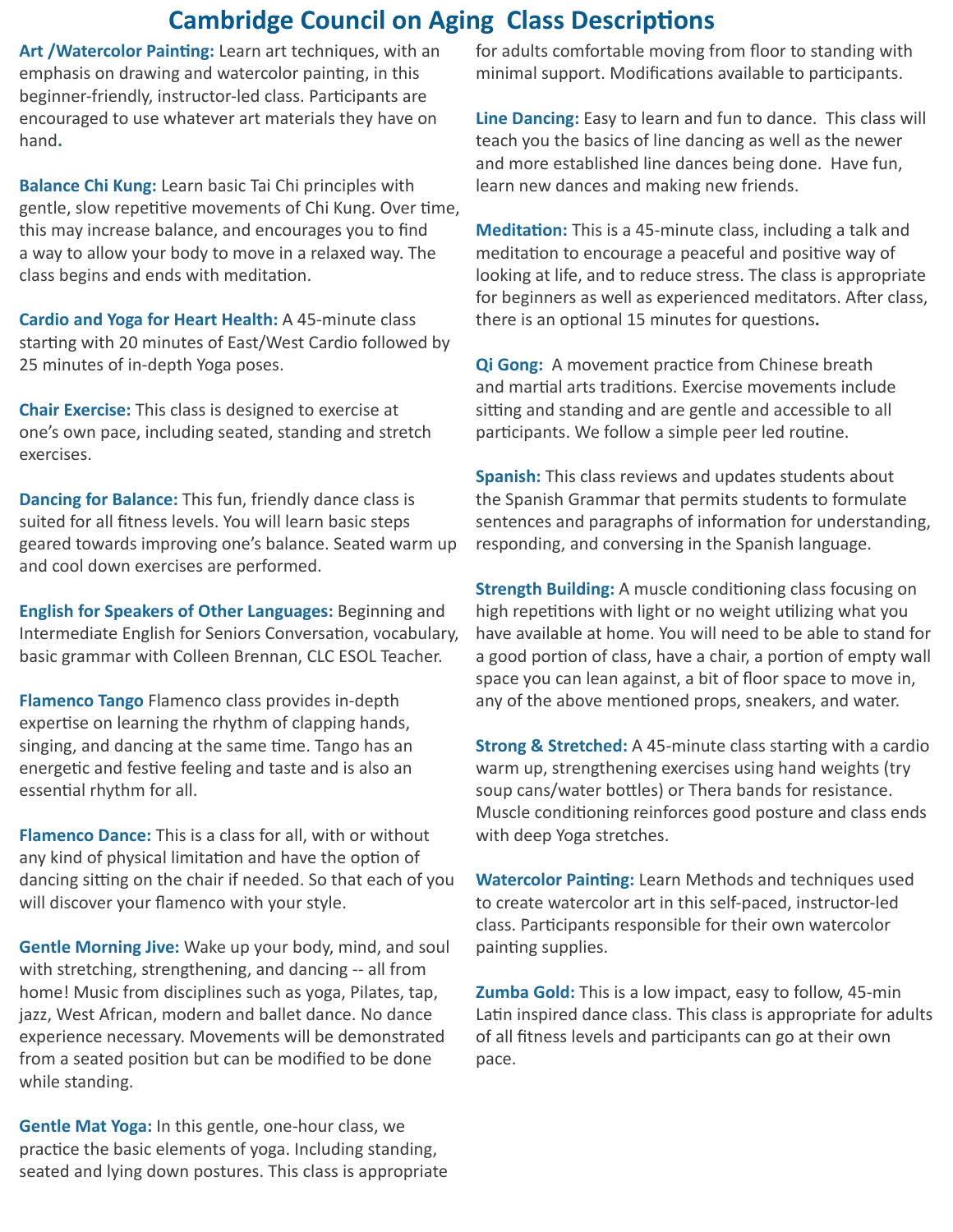### **July 2022 Happenings at the Cambridge Council on Aging**

To register for classes/programs, unless specifically noted otherwise, please call the COA @ 617-349-6220.

#### **\*PHOTOGRAPHY CLASS**

#### **Thursday, July 7, 14 and 21, 10:00-11:30**

We will learn about photography and help you take control of your camera, finally! We will learn about technical features of the camera as well as how to compose photographs.

#### **Charlesgate Yacht Club Trip Monday, July 11, 10:00-2:00**

We are invited to the Charlesgate Yacht club for a delicious lunch and a cruise down the Charles River. Registration is required. \$5.00 transportation cost.

#### **\*Tech-Help: Smartphone Q&A: Basics Mondays July 11, 18 and 25, 9:00-11:00 Tuesdays July 5, 12, 19 and 26, 1:00- 4:00 Fridays July 1, 8, 15, 22 and 29, 9:00-11:00**

Staff will be available to answer common questions about your wireless devices, laptops, and applications such as Zoom and Facebook. Please call to register 617-349-6220

#### **Senior Jam Sessions**

#### **Monday, July 11 and 25, 4:00-6:00**

Are you over the age of 60? Do you play an instrument or sing? Have you been lookingfor an opportunity to get together with other musicians and jam on your favorite tunes? If you answered yes to these questions then we have the jam session for you.

#### **Book Group**

**Thursday, July 14, 11:45-1:00**

#### **\*Health & Wellness Discussion Thursday July 14, 1:00-2:00**

With Roberta Robinson from CHA.

Topic: Happy for No Reason what does this mean? How do we get there? Everyone wants to be happy or happier, right?

Please join me as we explore this topic and discover techniques to help us get there and stay there.

**BBQ Party Monday, July 18, 11:30-12:15**

#### **Men's Group Tuesday, July 19, 10:00-11:30**

Come join the Men's Group, light refreshments will be served.

This in-person event with take place at The Cambridge Senior Center in our 2nd floor Kitchen Classroom. For more information or to register for this event, please contact Vincent McCarthy at 617-349-6220 or vmccarthy@ cambridgema.gov

#### **In-person Arts and Crafts Class "Paint Party" Thursday, July 21, 1:00-3:00**

Cost: \$5.00 per person and includes all materials. Registration is required and space is limited.

#### **Film and Discussion Tuesday, July 26, 1:00-3:00** Movie: *Joe Bell* **(2020)., rated R**

This will be our first in person meeting of Film & Discussion since 2/2020.

The true story of an Oregonian father who pays tribute to his gay teenage son, Jadin, by embarking on a self-reflective walk across America to speak to heartland citizens about the real and terrifying costs of bullying. This group will meet in the Arts & Crafts room on the 2nd floor.

#### **Patio Party**

#### **Thursday, July 28, 12:30-3:00**

Entertainment by DJ. Owen Howell

Come and have fun with Music food and the company of your friends on our patio for the first party on our patio this summer.

Ticket cost \$7.00 space is limited.

#### **In-Person Classes/Programs schedule for the Cambridge Senior Center at 806 Massachusetts Ave.:**

- \*Strong and Stretched on Mondays, 11:00-12:00
- \* Cultura Latina Mondays, 11:00-12:00
- \* Bingo on Mondays, 1:00-3:00.
- \*Line Dancing on Mondays, 6:00-7:00 "Hybrid"
- \*Meditation on Tuesdays, 9:00-10:00
- \*Gentle Morning Jive Tuesdays, 10:00-11:00
- \*Zumba Gold on Tuesdays, 1:30-2:30
- \*Chinese Singers & Chinese Folk Dancing Wednesdays, 9:00-12:00
- \*ESOL (CLC) on Wednesdays, 9:45-12:00
- \*Tai- Chi Thursdays, 11:00-12:00
- \*PHOTOGRAPHY CLASS Thursdays, 10:00-11:30
- \*Flamenco Dance Fridays, 10:00-11:00 "Hybrid"
- 3:30 p.m. to 4:30 p.m.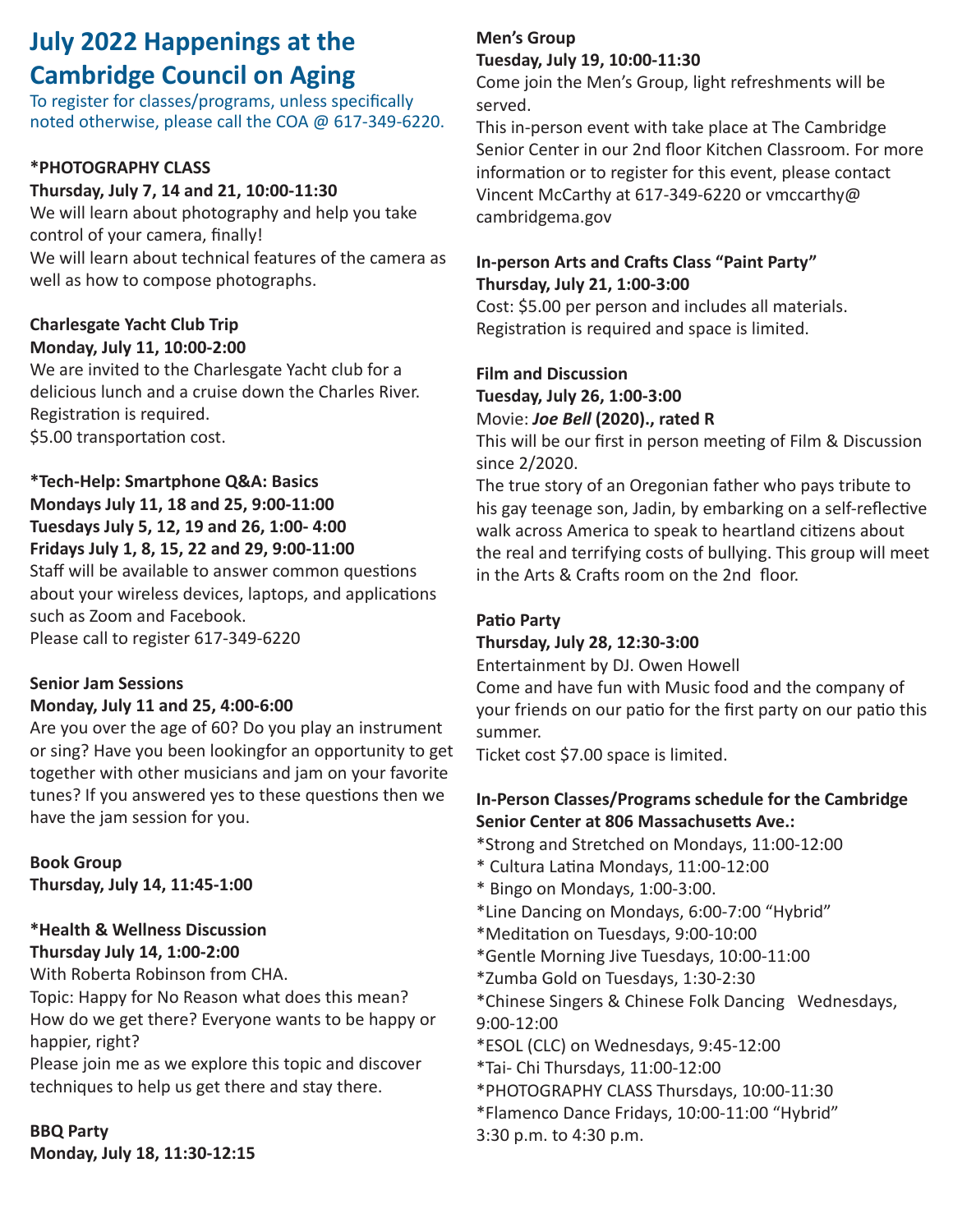## **North Cambridge Senior Center Daily Events at Our Center July 2022**

**2050 Massachusetts Avenue. 617-349-6230 617-349-6220**

| <b>Monday</b>                                             | Tuesday                                 | Wednesday                     | Thursday                                                        | <b>Friday</b>               |  |  |  |  |
|-----------------------------------------------------------|-----------------------------------------|-------------------------------|-----------------------------------------------------------------|-----------------------------|--|--|--|--|
| *Dancing for Balance<br>1:00-2:00 Hybrid                  | Strength Building 9:30-10:30<br>Virtual | Chair Yoga 12:00-1:00 Virtual | Watercolors 9:30-11:30 Virtual<br>Dancing for Balance 1:30-2:30 | Zumba 9:30-10:30<br>Virtual |  |  |  |  |
| Gentle Mat Yoga 3:30-4:30<br>Virtual                      | Chair Yoga 3:00-4:00 Virtual            |                               | Virtual                                                         | *Whist 12:30-2:30           |  |  |  |  |
|                                                           |                                         |                               | Gentle Mat Yoga 3:00-4:15<br>Virtual                            | In-Person                   |  |  |  |  |
| <b>Special Events &amp; Activities at North Cambridge</b> |                                         |                               |                                                                 |                             |  |  |  |  |
|                                                           |                                         |                               |                                                                 | $\mathbf{1}$                |  |  |  |  |
| 4 Independence Day Holiday<br><b>Senior Center Closed</b> | 5                                       | $6\phantom{1}6$               | $\overline{7}$                                                  | 8                           |  |  |  |  |
| 11                                                        | 12                                      | 13                            | 14                                                              | 15                          |  |  |  |  |
| 18<br>Gentle Mat Yoga Cancelled                           | 19                                      | 20                            | 21                                                              | 22                          |  |  |  |  |
| 25                                                        | 26                                      | 27                            | 28                                                              | 29                          |  |  |  |  |



In-Person Classes/Programs schedule for the North Cambridge Senior Center at 2050 Massachusetts Ave.: \*Dancing for Balance Class on Mondays "Hybrid" 1:00 to 2:00 \*Whist card games on Fridays 12:30-2:30.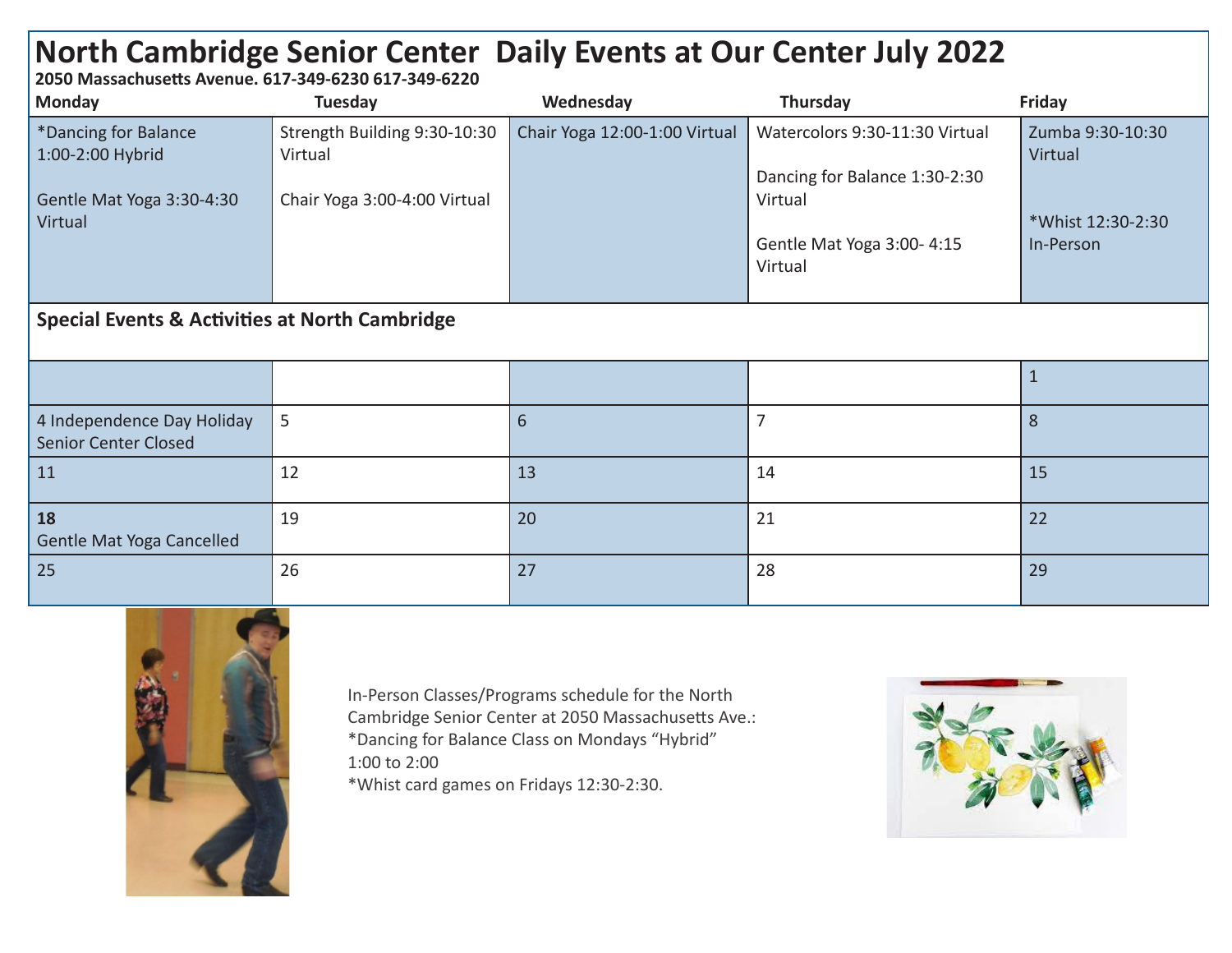| Computer Lab & Tech Help 9:00-11:00<br>*Flamenco Dance 10:00-11:00 Hybrid<br>Cardio + Yoga 11:00-12:00 Virtual<br>Qi Gong 9:00-9:45 Virtual<br>Please call 617-349-6047 to make your reservation. The lunches are available for a suggested \$3 donation for Seniors 60+.<br>To sign up, call the Cambridge Council on Aging at 617-349-6220. Participants will receive a Zoom email invitation directly from the instructor prior to the start of each class.<br>Friday<br>Haitian Elder Group Meeting 11:00-2:00<br>Online classes are currently offered via Zoom. Participants must be 60+, and priority will be given to Cambridge residents.<br>& Go Lunch option available.<br>Chair Exercise 10:00-11:00 Virtual<br>The Council on Aging reserves the right to impose a class size limitation per the instructors' request.<br>Meditation 9:00-9:45 Virtual<br>Computer Lab 1:00-4:00<br>*Tai-Chi 11:00-12:00<br>Thursday<br>Monday Through Thursday Hot Dine-and-stay lunches served 11:30 - 12:15. Cold Grab<br>July 2022 Cambridge Council on Aging<br>*Chinese Singers & Chinese Folk Dancing<br>Strong and Stretched 1:30-2:30 Virtual<br>Flamenco - Tango 10:00-11:00 Virtual<br>Chair Exercise 11:00-12:00 Virtual<br>*Crafts & Social Group 1:00-3:00<br>Computer Lab 11:00-3:00<br>*ESOL (CLC) 9:45-12:00<br>Wednesday<br>$9:00 - 12:00$<br>Lunch Reservations should be made 2 business days in advance.<br>Chi Kung 11:00-12:00 Virtual<br>Computer Lab & Tech Help 1:00-4:00<br>*Board and Card Games 1:00-3:00<br>*Gentle Morning Jive 10:00-11:00<br>Computer Lab 1:00-4:00<br>*Meditation 9:00-10:00<br>*Zumba Gold 1:30-2:30<br>ESOL IV (By email only)<br>email only)<br>Tuesday<br>ESOL II (By<br>Balance-<br>Gentle Morning Jive 10:00-11:00 Virtual<br>Computer Lab & Tech Help 9:00-11:00<br>Watercolor Painting 1:00-2:00 Virtual<br>*Strong and Stretched 11:00-12:00<br>*Line Dancing 6:00-7:00 Hybrid<br>*Ballroom Dancing 1:00-3:00<br>*Cultura Latina 11:00-12:00<br>Qi Gong 9:00-9:45 Virtual<br>Spanish 6:30-7:45 Virtual<br>Computer Lab 2:00-4:00<br>*Bingo 1:00-3:00<br>Nonday |                                                               | 806 Mass Ave<br>ම | $\overline{ }$                                                                                   | Cardio + Yoga canceled<br>$\infty$                                              | 15                                                                                                                                                                       | Cardio + Yoga canceled<br>22                                                                        | 29                                                                                                                                                  |
|-----------------------------------------------------------------------------------------------------------------------------------------------------------------------------------------------------------------------------------------------------------------------------------------------------------------------------------------------------------------------------------------------------------------------------------------------------------------------------------------------------------------------------------------------------------------------------------------------------------------------------------------------------------------------------------------------------------------------------------------------------------------------------------------------------------------------------------------------------------------------------------------------------------------------------------------------------------------------------------------------------------------------------------------------------------------------------------------------------------------------------------------------------------------------------------------------------------------------------------------------------------------------------------------------------------------------------------------------------------------------------------------------------------------------------------------------------------------------------------------------------------------------------------------------------------------------------------------------------------------------------------------------------------------------------------------------------------------------------------------------------------------------------------------------------------------------------------------------------------------------------------------------------------------------------------------------------------------------------------------------------------------------------------------------------------------------------------------------------------------------|---------------------------------------------------------------|-------------------|--------------------------------------------------------------------------------------------------|---------------------------------------------------------------------------------|--------------------------------------------------------------------------------------------------------------------------------------------------------------------------|-----------------------------------------------------------------------------------------------------|-----------------------------------------------------------------------------------------------------------------------------------------------------|
|                                                                                                                                                                                                                                                                                                                                                                                                                                                                                                                                                                                                                                                                                                                                                                                                                                                                                                                                                                                                                                                                                                                                                                                                                                                                                                                                                                                                                                                                                                                                                                                                                                                                                                                                                                                                                                                                                                                                                                                                                                                                                                                       |                                                               |                   |                                                                                                  | Elder Group Meeting 10:00-3:30<br>Photography Class 10:00-11:30<br>Haitian<br>∼ | Health & Wellness Talk 1:00-2:00<br>Photography Class 10:00-11:30<br>lappy for No Reason<br>Book Group 11:45-1:00<br>with Roberta Robinson<br>Topic: H<br>$\overline{4}$ | Craft Paint Party 1:00-3:00<br>Photography Class 10:00-11:30<br>Art and<br>21                       | Cambridge Consumers Council Information Table<br>Patio Party 12:30-3:00 Ticket cost \$7.00<br>Entertainment by DJ. Owen Howell<br>11:00-12:30<br>28 |
|                                                                                                                                                                                                                                                                                                                                                                                                                                                                                                                                                                                                                                                                                                                                                                                                                                                                                                                                                                                                                                                                                                                                                                                                                                                                                                                                                                                                                                                                                                                                                                                                                                                                                                                                                                                                                                                                                                                                                                                                                                                                                                                       | In-person<br>$\ast$<br><b>Special Events &amp; Activities</b> |                   | Crafts & Social Group 1:00-3:00<br>Strong and Stretched canceled<br>Chair Exercise canceled<br>6 | Veterans and Friends Support Group 1:00-<br>2:00<br>13                          | Strong and Stretched canceled<br>20                                                                                                                                      | 27                                                                                                  |                                                                                                                                                     |
|                                                                                                                                                                                                                                                                                                                                                                                                                                                                                                                                                                                                                                                                                                                                                                                                                                                                                                                                                                                                                                                                                                                                                                                                                                                                                                                                                                                                                                                                                                                                                                                                                                                                                                                                                                                                                                                                                                                                                                                                                                                                                                                       |                                                               |                   |                                                                                                  | Gentle Morning Jive Canceled<br>Zumba Gold Canceled<br>ഥ                        | 12                                                                                                                                                                       | Men's Group 10:00-11:30<br>$\frac{0}{1}$                                                            | Film and Discussion 1:00-3:30<br>Movie: Joe Bill<br>26                                                                                              |
|                                                                                                                                                                                                                                                                                                                                                                                                                                                                                                                                                                                                                                                                                                                                                                                                                                                                                                                                                                                                                                                                                                                                                                                                                                                                                                                                                                                                                                                                                                                                                                                                                                                                                                                                                                                                                                                                                                                                                                                                                                                                                                                       |                                                               |                   |                                                                                                  |                                                                                 | Independence Day Holiday<br>Senior Center Closed<br>4                                                                                                                    | Charlesgate Yacht Club Trip 10:00-2:00<br>Senior Jam Sessions 4:00-6:00<br>Ticket cost \$5.00<br>11 | BBQ Party 11:30-12:15<br>$\frac{8}{2}$                                                                                                              |